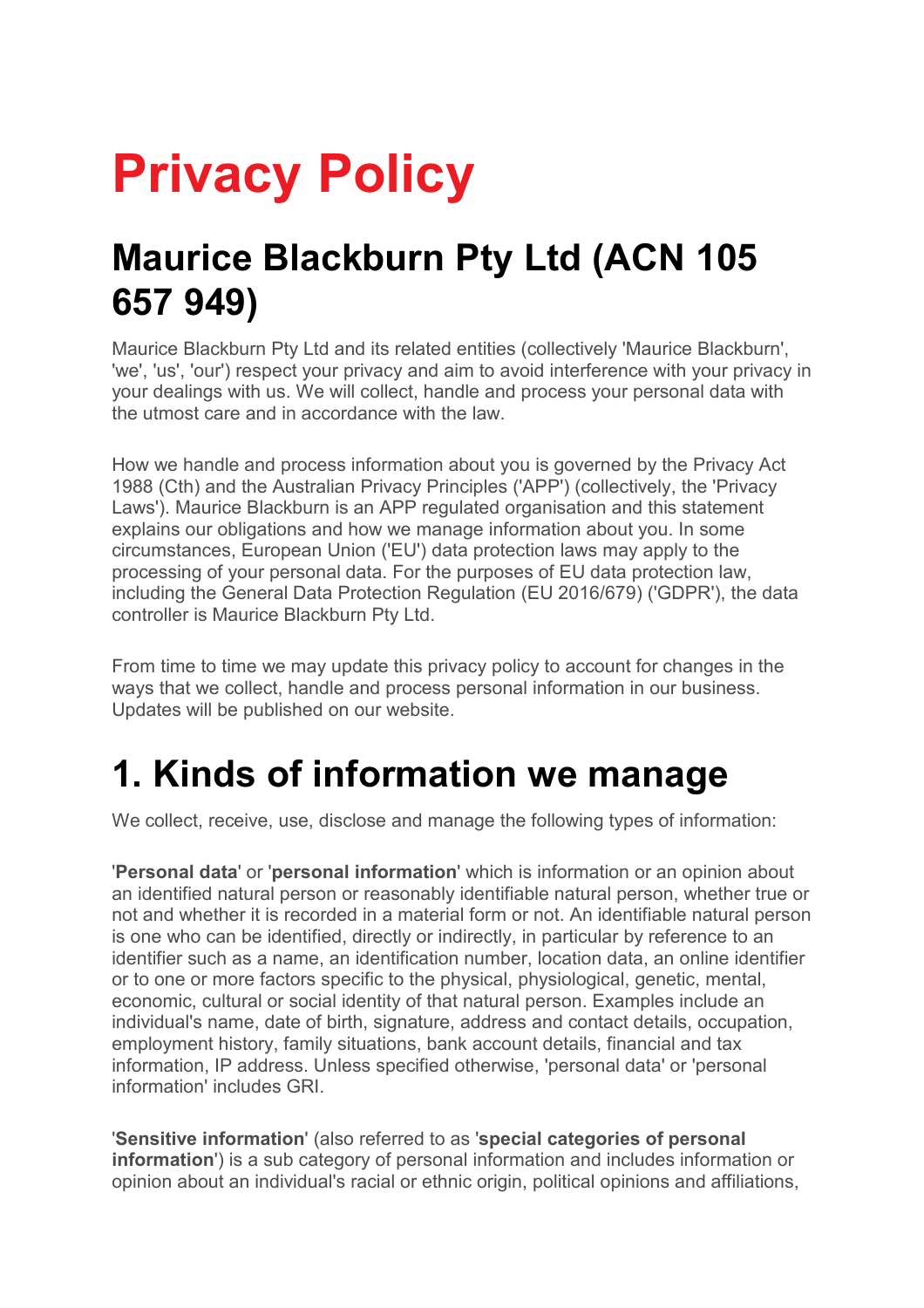religious or philosophical beliefs, membership of professional or trade associations or of a trade union, sexual orientation or practices, criminal record, health information including information about physical and mental health, notes on symptoms, diagnosis, disability and treatment, information about suitability for work and other health related information.

'**Government Related Identifiers**' ('GRI') are numbers, letters or symbols assigned by a State or Territory authority or agency to identify an individual or verify identity. Examples are Tax File Numbers, Medicare Numbers, Centrelink References, Driver's License Numbers and Passport details. We only collect, receive, use, disclose or manage GRI in accordance with the law.

The words 'information about you' refers to personal and sensitive information (or special categories of information) and GRI managed by us.

### **2. Why we collect and process information about you**

We collect, receive, use, disclose and otherwise process the kinds of personal information set out above only where it is reasonably necessary for us to do so. The general purposes for processing your personal information, the main consequences (if any) if the information is not provided and the legal basis for such processing are set out below:

#### **a) Clients/Prospective Clients**

If you are a client or prospective client we collect, receive, use, generate, disclose and otherwise process information about you that is reasonably necessary for the primary purpose of providing legal services.

Legal basis: where we provide legal services to you, we need to process your personal information in order to perform our contractual obligations to you in relation to such services.

If we are required to process special categories of personal information in order to provide legal services to you (for example, your medical records), we will obtain your consent prior to doing so.

Legal basis: consent.

We also process information about you for the following related purposes:

• determining if we are able to assist you with your legal matter;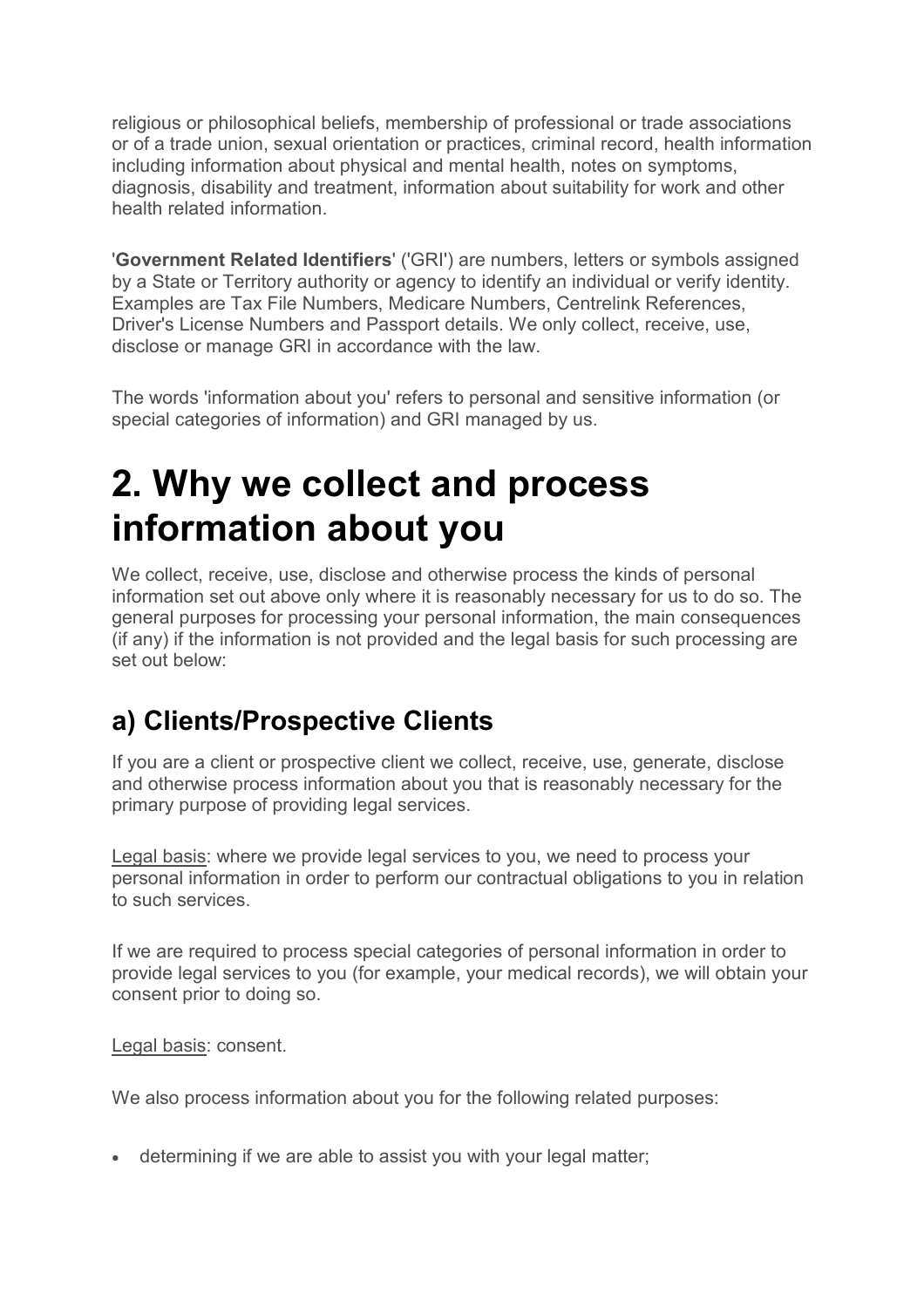- assessing and processing inquiries and requests for legal services;
- securing litigation and/or disbursement funding;
- market research, analysis and business development (for example, to develop a better understanding of our existing client base and the types of people who may be interested in our legal services);
- analysing and improving our legal services business (for example, by reviewing data about our matter management processes and financial performance to identify areas for improvement and inform our business planning);
- recovering moneys that you may owe us; and
- to inform you about any relevant legal services provided by us.

Legal basis: it is in our legitimate interest to use your personal information for the above related purposes in order to provide legal services and conduct and manage our legal services business.

We may also use or process your personal information to comply with legal requirements, such as taxation or financial reporting requirements.

Legal basis: we will process your information where necessary to comply with a legal obligation to which we are subject.

We may monitor and record telephone calls from prospective clients for training and security purposes.

You are not obligated to provide the requested information about you. However, if it is not given we will be unable to provide the legal services you require.

#### **b) Careers and Recruitment**

If you apply for a job or work placement with us, you may need to provide information to Maurice Blackburn about your education, employment, salary expectations, and other relevant information required to assess your application. In Australia, your application will constitute your consent for our use of this information to assess your application and to allow us to carry out any monitoring requirements under law as an employer. In addition, we may also carry out various screening checks (including reference, eligibility to work, police checks and skills/experience suitability) and consider you for other positions.

For applications made by individuals located in the EU, it is in our legitimate interests to process your personal data for the purpose of reviewing applications and maintain an appropriately skilled workforce. If we are required to carry out any monitoring which involves processing of special categories of personal data, we will obtain your consent prior to doing so.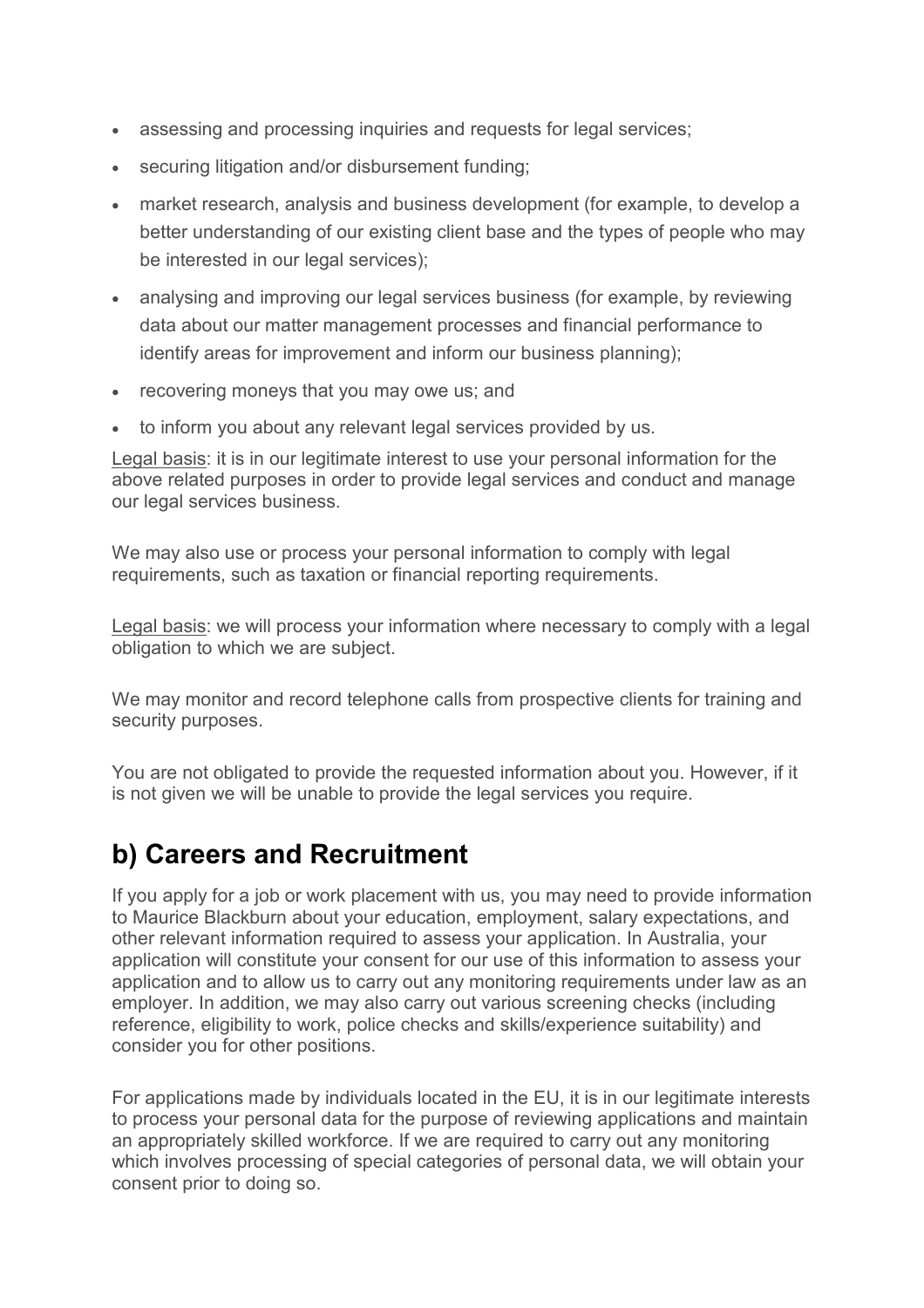You are not obligated to provide the requested information about you. However, if it is not given we may not be able to consider your application.

#### **c) Service Providers**

We may also collect information about our service providers engaged by us to perform services.

Legal basis: it is in our legitimate interests to engage third party service providers to administer and manage our legal services business.

Where you provide us with personal information about someone else, you must have their consent to provide their personal information to us based on this privacy policy.

### **3. How we collect and hold information about you**

#### **a) Clients/Prospective Clients**

Most information about you is collected directly from you either verbally, in writing or from documents provided by you.

Where permitted by law, we may also collect and receive information about you from the following third parties:

- material provided under freedom of information, health records and other legislation;
- taxation records from the Australian Taxation Office;
- information from other government agencies;
- medical records and information from treating doctors and other health professionals;
- statements from policing authorities and witnesses, if relevant;
- employment records and information from employers and former employers;
- financial information from accountants and financial advisors;
- claims records and other information from insurers;
- data from our website and the internet as a result of receiving subscription applications and emails;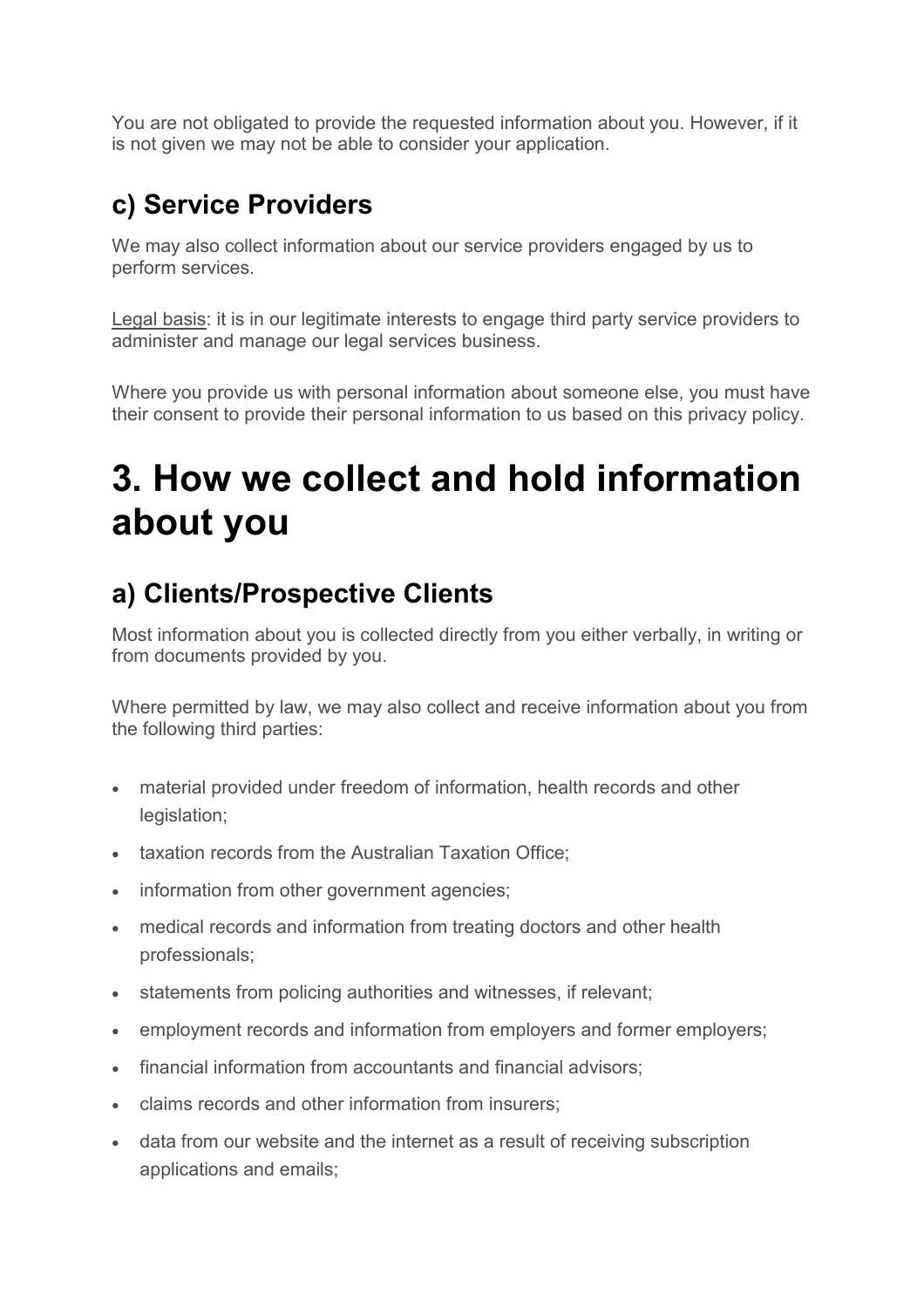- market research companies and consultants that help us with our market research, analysis and business development activities; and
- data analytics companies and consultants that help us to analyse and improve our legal services business.

#### **b) Careers and Recruitment**

Most information about you is collected directly from you in writing or verbally via your application form, resume and covering letter, recruitment agency applications, during face to face and video interviews and phone calls, and from publicly available sources such as LinkedIn or other social media sites.

We may also collect information from third parties when we conduct reference, and background and other checks.

We use appropriate technical and organisations measures to ensure appropriate security of personal data we hold about you, either in paper based hard copy files and/or electronically. This includes protecting information about you from unauthorised or unlawful processing, access or disclosure, accidental loss, destruction, damage or modification by providing physical security to the hard copy files and restricted access to electronic records. Sometimes information about you is stored with secure third party storage providers.

We require our employees and service providers to respect the confidentiality of any personal information held by Maurice Blackburn.

If we receive unsolicited information about you that we are not lawfully entitled to, it will be destroyed or de-identified as soon as practicable if lawful and reasonable to do so.

#### **Website and Cookies**

We also collect information about you from our website or social networking service and we use that information and feedback to improve our services and web content.

Legal basis: it is in our legitimate interests to use your personal data which may be collected or generated on our website to improve our services and enhance the user experience on our website. We also use third parties to analyse web browsing and traffic on our website, which may involve the use of software, such as cookies, to collect information.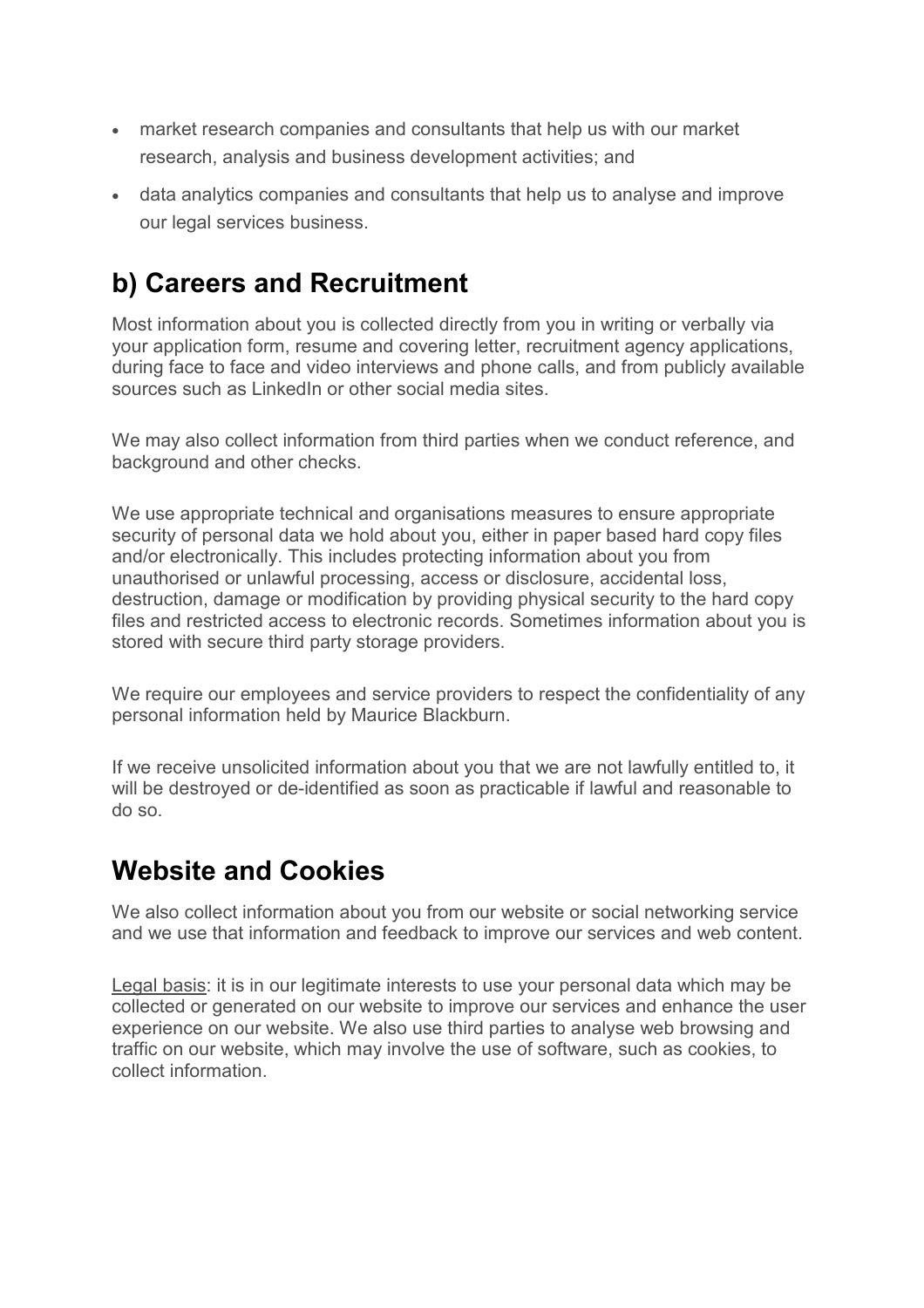### **4. Usual use or disclosure of information about you**

We disclose information about you to the following third parties or entities outside of Maurice Blackburn where it is reasonably necessary for the purposes set out in Section 2 above:

- courts, tribunals, ombudsmen, commissions and regulatory authorities (information provided to courts and tribunals may be made available to other parties to the litigation and will be on the public record);
- other parties involved in your matter and their solicitors (for example, counter parties to litigation or a transaction);
- third parties or entities who assist us in providing legal services or who provide services to you, or who provide services to us including recruitment services, data storage, distribution and mailing services, direct marketing, technology support services, and business development services;
- insurers;
- litigation and disbursement funders;
- unions;
- market research companies and consultants that help us with our market research, analysis and business development activities;
- data analytics companies and consultants that help us to analyse and improve our legal services business; and
- any entity or person with your authority.

We have contractual arrangements with our service providers which require them to protect your personal information in accordance with the Privacy Laws, including that they only use it for the purpose for which it is disclosed.

### **5. Additional uses of information about you**

We may also use information about you to inform you of matters that may be of interest to you, such as direct marketing information to inform you of improvements or expansion of services we provide, changes to the law or potential legal claims that you may have. Your name and address may be provided to a mailing house for those purposes. If you do not want us to use information about you in this way,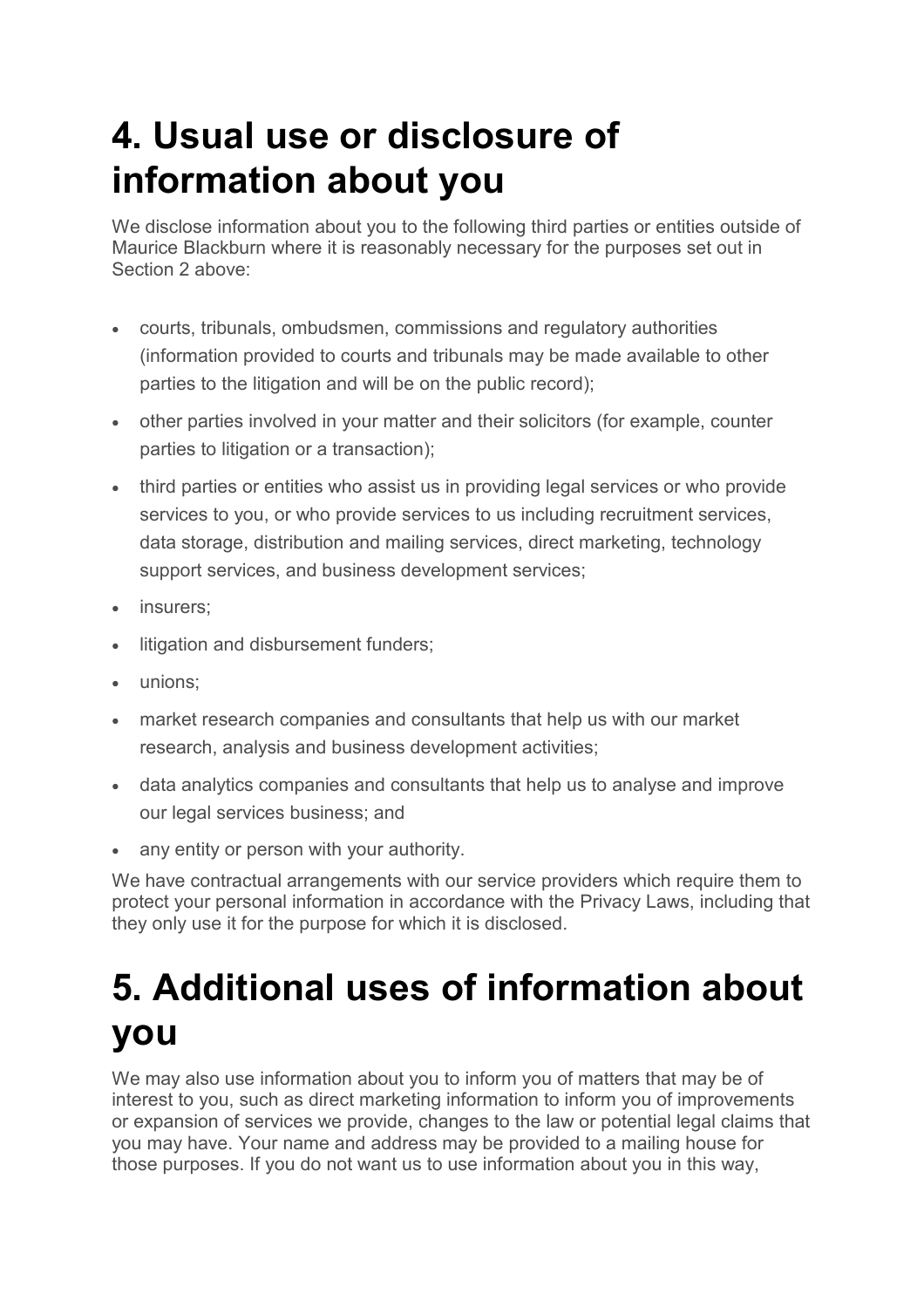please advise the lawyer handling your matter or our Privacy Officer on 03 9605 2700 or by emailing privacy@mauriceblackburn.com.au.

We will only process your information in this way if you have provided consent and have not unsubscribed from our email marketing service.

Legal basis: we will only process your data in this way if you have provided consent and have not unsubscribed from our email marketing service.

We may also use information about you within Maurice Blackburn or provide it to a related body corporate to help enhance the quality of legal services we offer to other clients or to the wider community.

### **6. Disclosure to overseas recipients from Australia**

We do not generally transfer personal information from Australia to overseas parties, unless working with international service providers or required by law.

#### **a) Clients/Prospective Clients**

There may be situations where we consult overseas-based experts and/or law practices regarding your claim or your matter may be funded by an overseas-based litigation funder. We may also engage overseas-based services providers. In those circumstances, we will disclose information about you to entities outside Australia. At this time and to the best of our knowledge the overseas recipients could be located in either Canada, Ireland, the Netherlands, Singapore, the United Kingdom or the United States.

#### **b) Careers and Recruitment**

Some of our recruitment technology service providers may have data centres located outside of Australia. At this time and to the best of our knowledge the overseas data centre could be located in the United States, Singapore and in other countries.

We have contractual arrangements with those service providers with overseasbased data centres which require them to protect your personal information against unauthorised disclosure and to only use it for the purpose for which it is disclosed.

### **7. Disclosure from the EU/EEA to recipients outside the EU/EEA**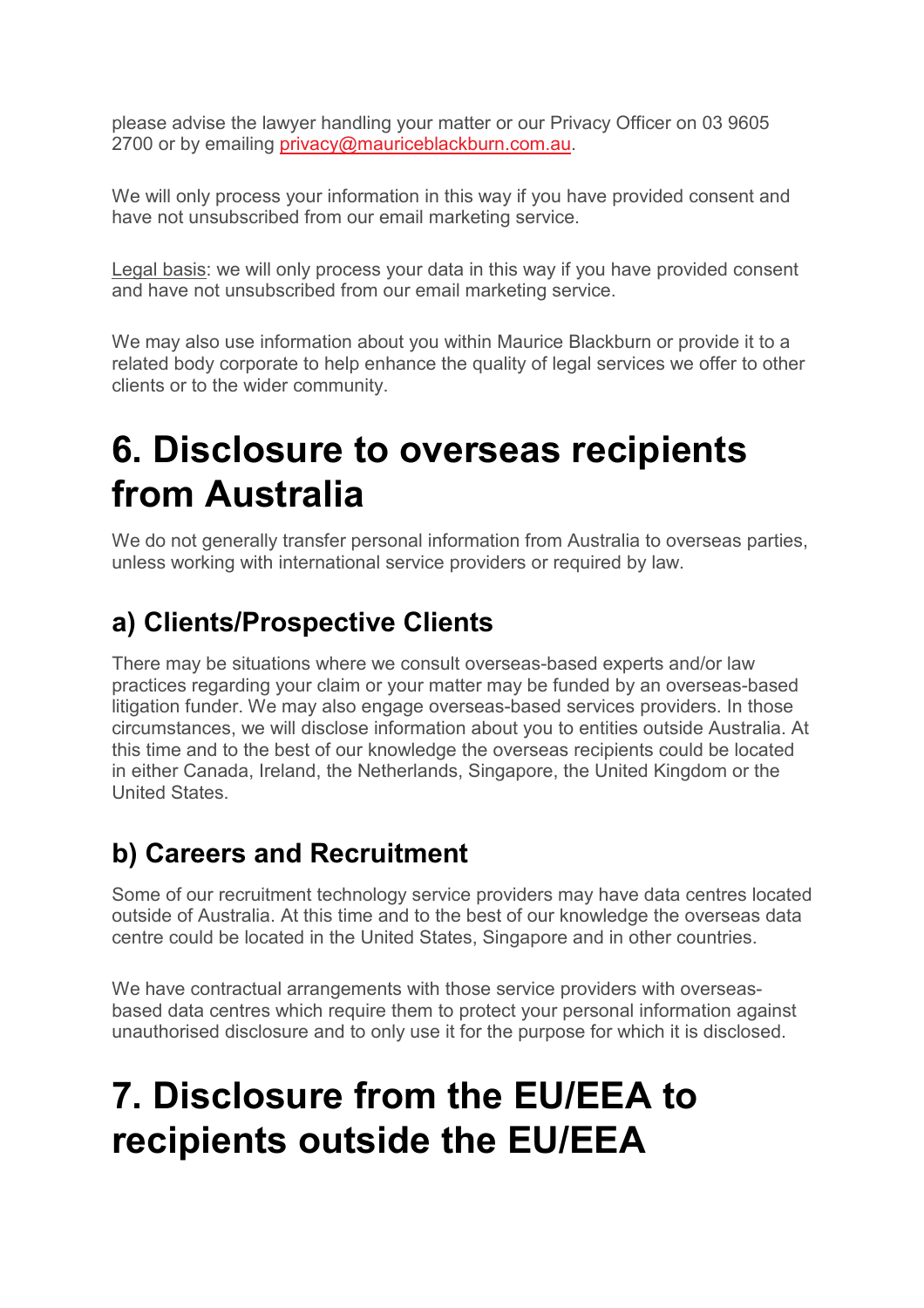If EU data protection law applies to processing of your personal data by Maurice Blackburn, the following section applies:

We may collect personal information about you in the EU that may be transferred to, and stored at, a destination outside the EU or European Economic Area ('EEA') in countries such as Australia, the United States, Canada, Singapore or the United Kingdom, in the event that it leaves the EU. It may be processed by staff outside the EEA who work for us or for one of our suppliers engaged in the processing of your personal details (for example, a data centre located in the United States or Australia). We will take all reasonable and necessary steps to ensure your personal information is treated securely and in accordance with this Privacy Policy and applicable data protection laws, and will not transfer relevant personal information outside the EEA unless an appropriate safeguard is implemented, such as entering into data transfer agreements based on the standard clauses published by the European Commission with the party outside the EEA that is receiving the data (unless the recipient is located in a country that has been granted adequacy by the European Commission under Art. 45 GDPR). You can request a copy of the agreements we have in place for this purpose by contacting us as set out below.

### **8. Your rights (Australian privacy principles)**

#### **Access and Corrections of Information about you (in Australia)**

You have the right to access and/or request corrections of information about you held by us in accordance with the APP. A request can be made by contacting our Privacy Officer on 03 9605 2700, by emailing privacy@mauriceblackburn.com.au or sending correspondence to P.O. Box 523, Melbourne VIC 3001.

#### **Complaints (in Australia)**

If you are dissatisfied with how we have managed information about you or if you believe that we have breached the APP, you may make a written complaint to us. Please address any privacy complaint to our Privacy Officer, by emailing privacy@mauriceblackburn.com.au or by sending correspondence to P.O. Box 523, Melbourne VIC 3001. We will respond as soon as reasonably possible. If your concerns have not been resolved by that time, you may refer the matter to the Office of the Australian Information Commissioner on 1300 363 992 or enquiries@oaic.gov.au.

#### **Obtaining a copy of this Privacy Policy**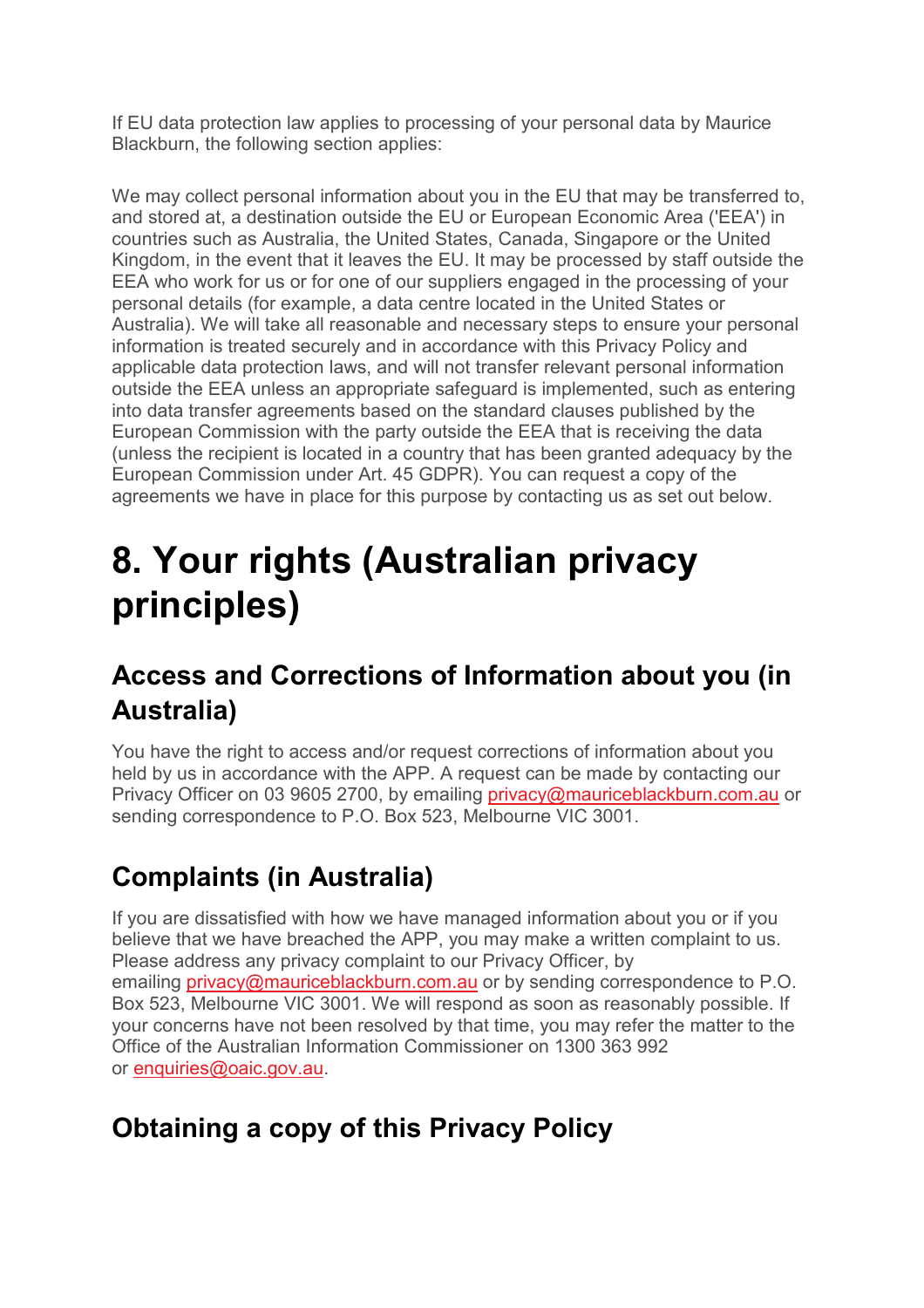A copy of this Privacy Policy regarding the management of personal information can be obtained either by downloading the Policy or requesting it from our Privacy Officer on 03 9605 2700, by emailing privacy@mauriceblackburn.com.au or by sending a request to P.O. Box 523, Melbourne VIC 3001.

### **9. Your rights (GDPR)**

In some cases, EU data protection law (including the GDPR) will apply to processing of personal information by Maurice Blackburn.

If EU data protection law does apply, you may have the right to:

- Access. You have the right to request a copy of the personal information we are processing about you, which we will provide back to you in electronic form. For your own privacy and security, in our discretion we may require you to prove your identity before providing the requested information. If you require multiple copies of your personal information, we may charge a reasonable administration fee.
- Rectification. You have the right to have incomplete or inaccurate personal information that we process about you corrected.
- Deletion. You have the right to request that we delete personal information that we process about you, except we are not obligated to do so if we need to retain such information in order to comply with a legal obligation or to establish, exercise or defend legal claims.
- Restriction. You have the right to restrict our processing of your personal information where you believe such information to be inaccurate, our processing is unlawful or that we no longer need to process such information for a particular purpose, but where we are not able to delete the information due to a legal or other obligation or because you do not wish for us to delete it.
- Portability. You have the right to obtain personal information we hold about you, in a structured, electronic format, and to transmit such information to another data controller, where this is (a) personal information which you have provided to us, and (b) if we are processing that information on the basis of your consent (such as for direct marketing communications) or to perform a contract with you.
- Objection. Where the legal justification for our processing of your personal information is our legitimate interest, you have the right to object to such processing on grounds relating to your particular situation. We will abide by your request unless we have compelling legitimate grounds for the processing which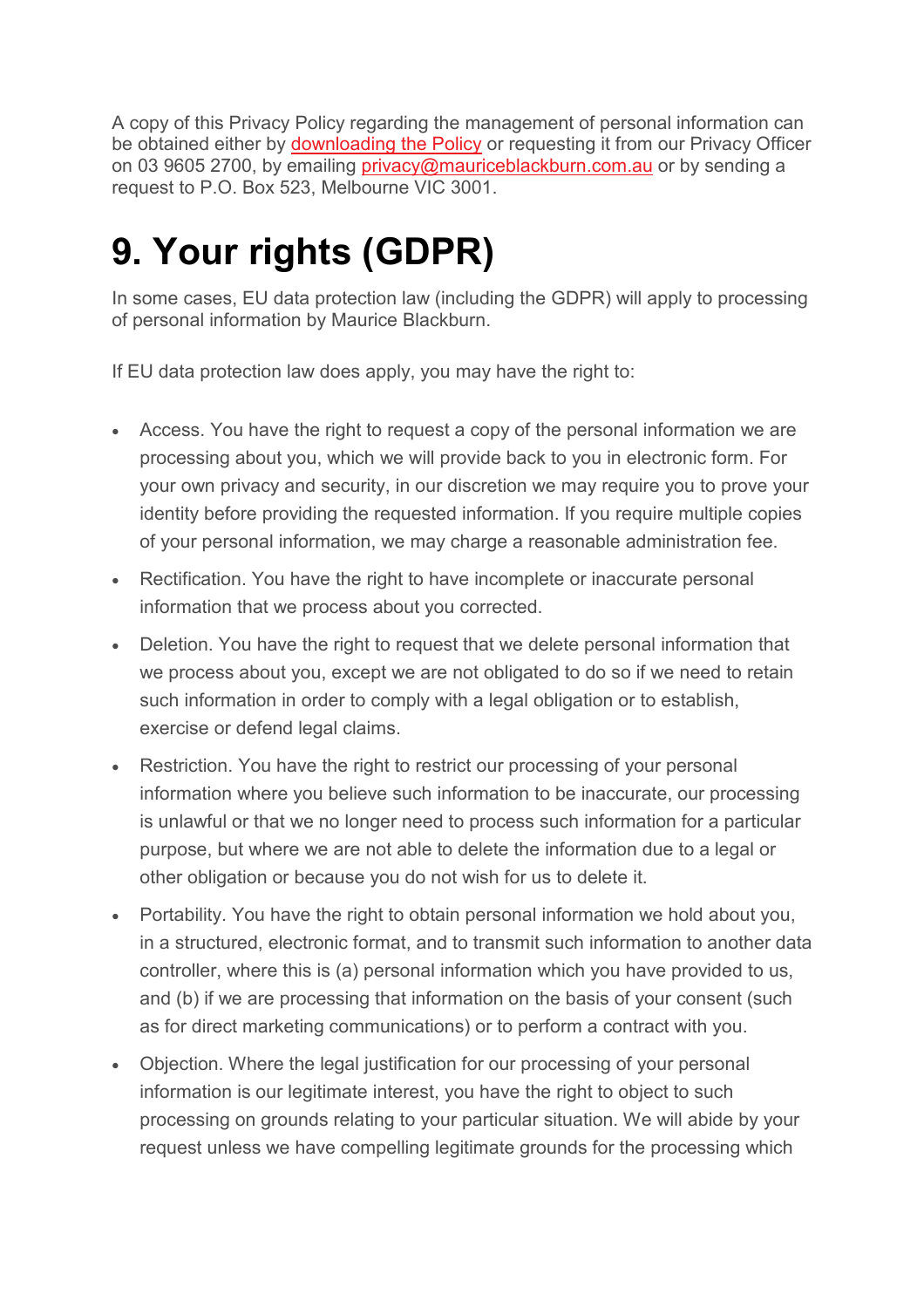override your interests and rights, or if we need to continue to process the information for the establishment, exercise or defence of a legal claim.

• Withdrawing Consent. If you have consented to our processing of your personal data, you have the right to withdraw your consent at any time, free of charge. This includes cases where you wish to opt out from marketing messages that you receive from us (see Section 5 above).

You can make any of these requests in relation to your personal data by sending the request to our Privacy Officer by email at privacy@mauriceblackburn.com.au or by mail to P.O. Box 523, Melbourne VIC 3001.

You also have the right to lodge a complaint with the local data protection authority if you believe that we have not complied with applicable data protection laws. For a list of local data protection authorities in the other EEA countries go to https://edpb.europa.eu/about-edpb/board/members\_en.

For the purposes of EU data protection law, Maurice Blackburn is the data controller. Our authorised representative in the EU is Claims Funding International Plc, Hamilton House, 28 Fitzwilliam Place, Dublin 2, D02 P283, Ireland.

### **10. Destruction, de-identification and putting beyond use**

Once we are no longer legally obligated or contractually obliged to retain information about you for any lawful purpose we will either destroy or de-identify it. If you are a client, we are required by law to retain information collected to progress your legal matter for seven (7) years once your case is closed. In some cases, we may be required to retain documents for a longer period of time (for example, the making of a Will).

Where information about you is held electronically and it is not possible to irretrievably destroy or de-identify without compromising other information that we are entitled or obliged at law to retain we will restrict access or put the information about you beyond use.

## **Collection Statement**

1.1 You agree that Maurice Blackburn Lawyers may use and disclose the personal information it collects from you or about you in the course of providing you with Legal Services and operating Maurice Blackburn Lawyers' business, as set out in our Privacy Policy. The Privacy Policy may be viewed above. The Privacy Policy explains how you can request access and correction of personal information that